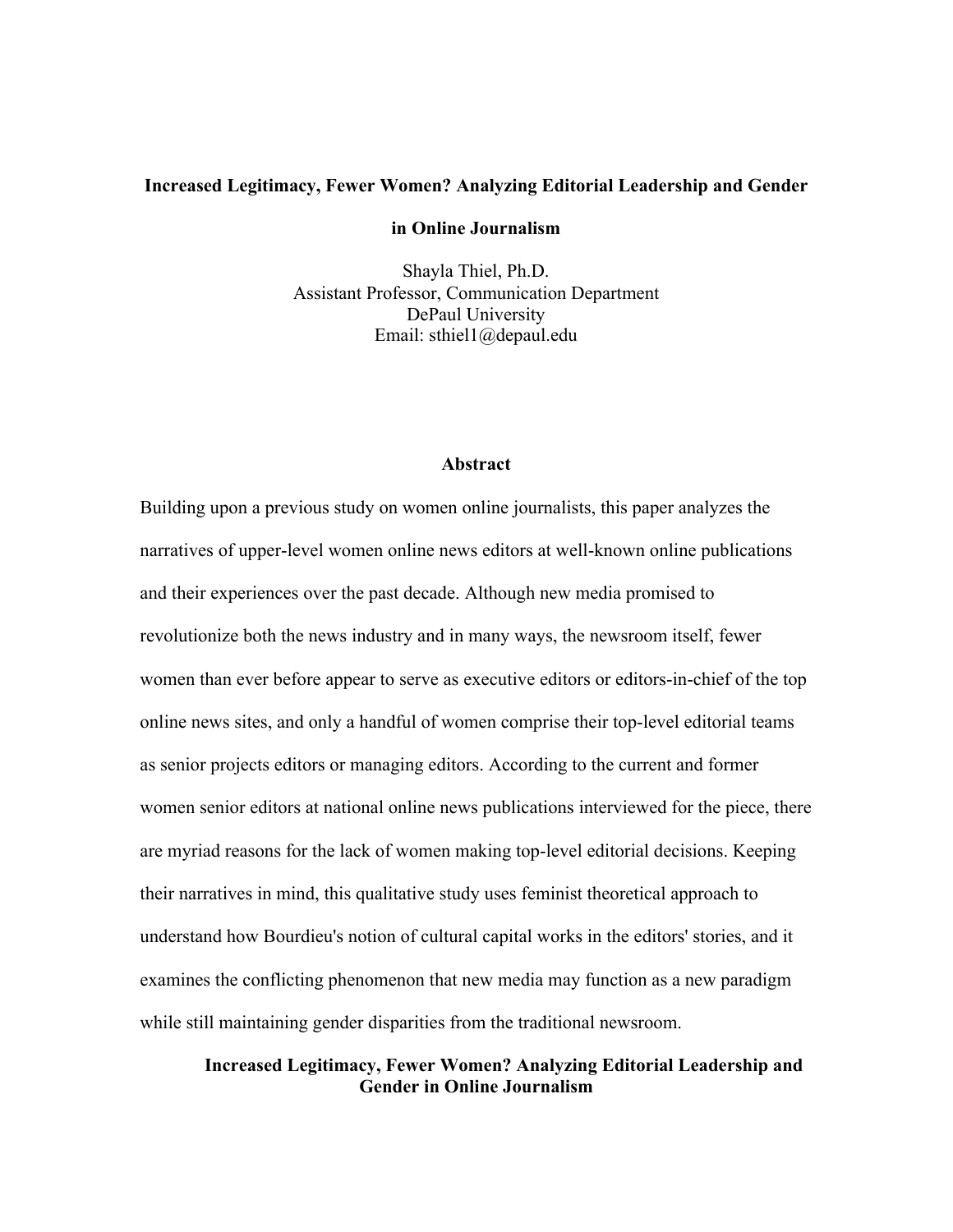In Sept. 2003, more than half of the people in the United States, 150 million people, learned how to use and log on to the Internet, and at least 70 percent of that number, or approximately 80 to 105 million Americans say they go to it at least sometimes as a news source (Jupiter, 2003, Pew Research Center, 2000). The online news sources receiving most of the traffic unsurprisingly represent the largest and most prestigious news organizations in the nation: USAToday.com with 3.7 million unique users per month (ASNE, 2003), NYTimes.com with around 9 million unique users per month (ASNE, 2003), MSNBC with more than 21 million unique users per month (ASNE, 2003), CNN.com with about 20 million unique users per month (ASNE, 2003), and washingtonpost.com with more than 7 million unique users per month (ASNE, 2003). All of these online publications went online in the middle 1990s, and as they reach their 10-year anniversaries, they are known for their rich content that draws both from their traditional newspaper and TV counterparts and their own additions, such as interactive chats, photo galleries, and multimedia components. By combining these, they have, in essence, revolutionized the online news industry.

Despite the revolutionizing online news media, these organizations seem to have missed an opportunity to revolutionize newsroom organization and culture, particularly with regard to gender equity in leadership: None of the executive editors or editors-inchief of these news sites are women, and only a handful of women comprise their toplevel editorial teams as senior projects editors or managing editors. By looking at interviews with current and former women senior editors at national online news publications, this paper examines the conflicting phenomenon that new media may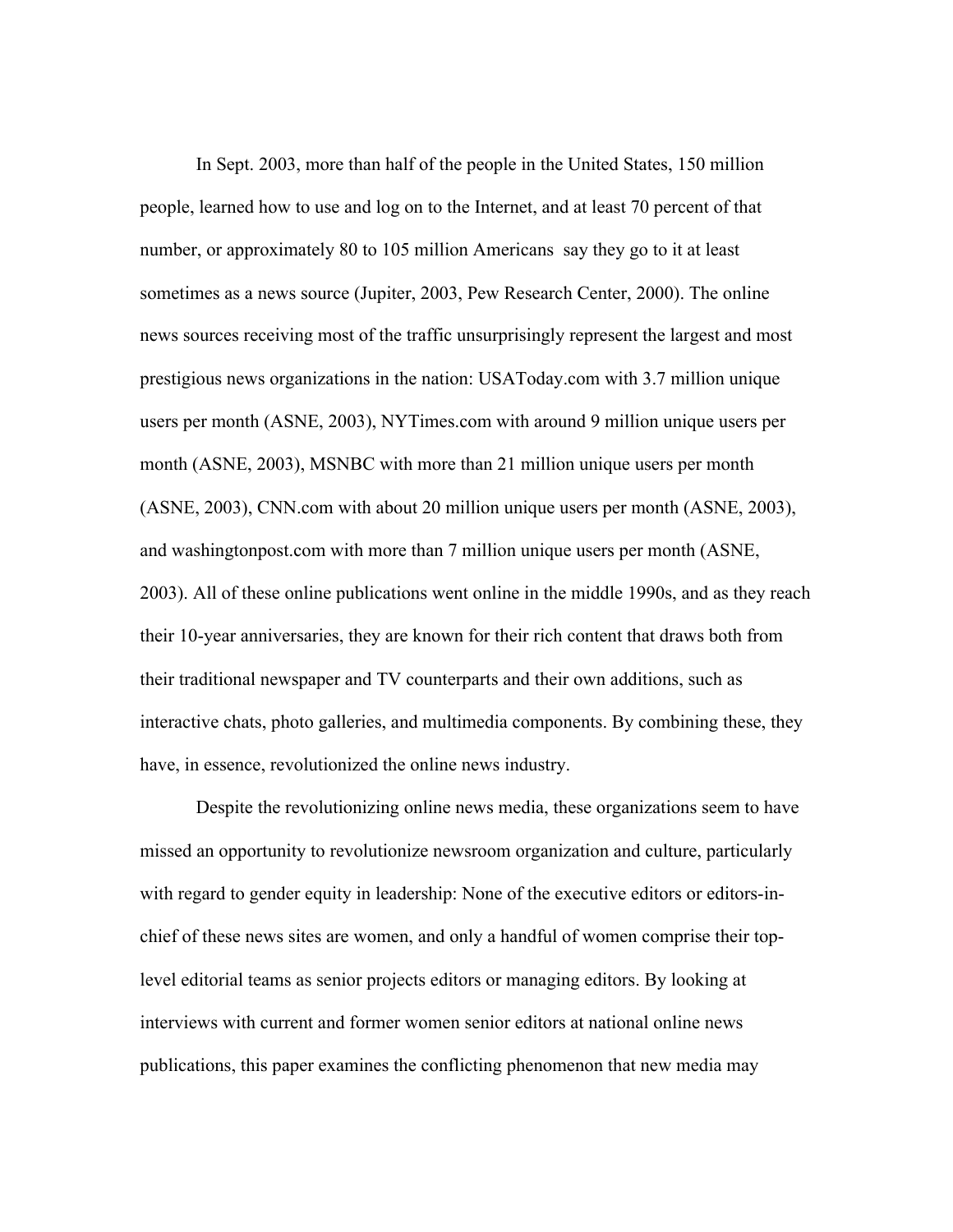function as a new paradigm and yet mirror gender disparities from the traditional newsroom, right up to its glass ceiling.

## Gender and Identity in the Newsroom

According to the annual newsroom demographic study by the American Association of Newspaper Editors for 2004 (which surveys only traditional newspaper newsrooms rather than online newsrooms), 65.8 percent of the supervisory roles in newsrooms of all sizes are held by men (ASNE, 2004). Although there is no data available on the numbers of online editors, a quick glimpse at the mastheads of MSNBC.com, CNN.com, NYTimes.com, washingtonpost.com and USAToday.com shows no women in the most senior rank of editor-in-chief or executive editor; in all, only a few employ women in such positions managing editor or editor of special projects (Journalism.com,  $2004$ ).

Now filling close to half of all professional roles in the workplace, women may produce power differentials based on gender both in the workplace and in culture at large (Walby, 1997). Feminist inquiry into journalism holds that the culture of the profession often is gendered in masculine ways (Gilwald 1994, Ross, 2001). Ross (2001) says "newsroom culture that masquerades as a neutral 'professional journalism ethos' is, for all practical purposes, organized around a man-as norm and woman-as-interloper structure (p. 535). Melin-Higgins and Djerf Pierre (1998) and Ross (2001) say that women often cope with this masculine newsroom culture by co-opting male norms and values into their own behavior. Studies have shown women journalists often walk a fine line between embracing what van Zoonen (1998) refers to as a feminine news identity, which primarily entails a stronger identification with the audience, and falling in as "one of the boys,"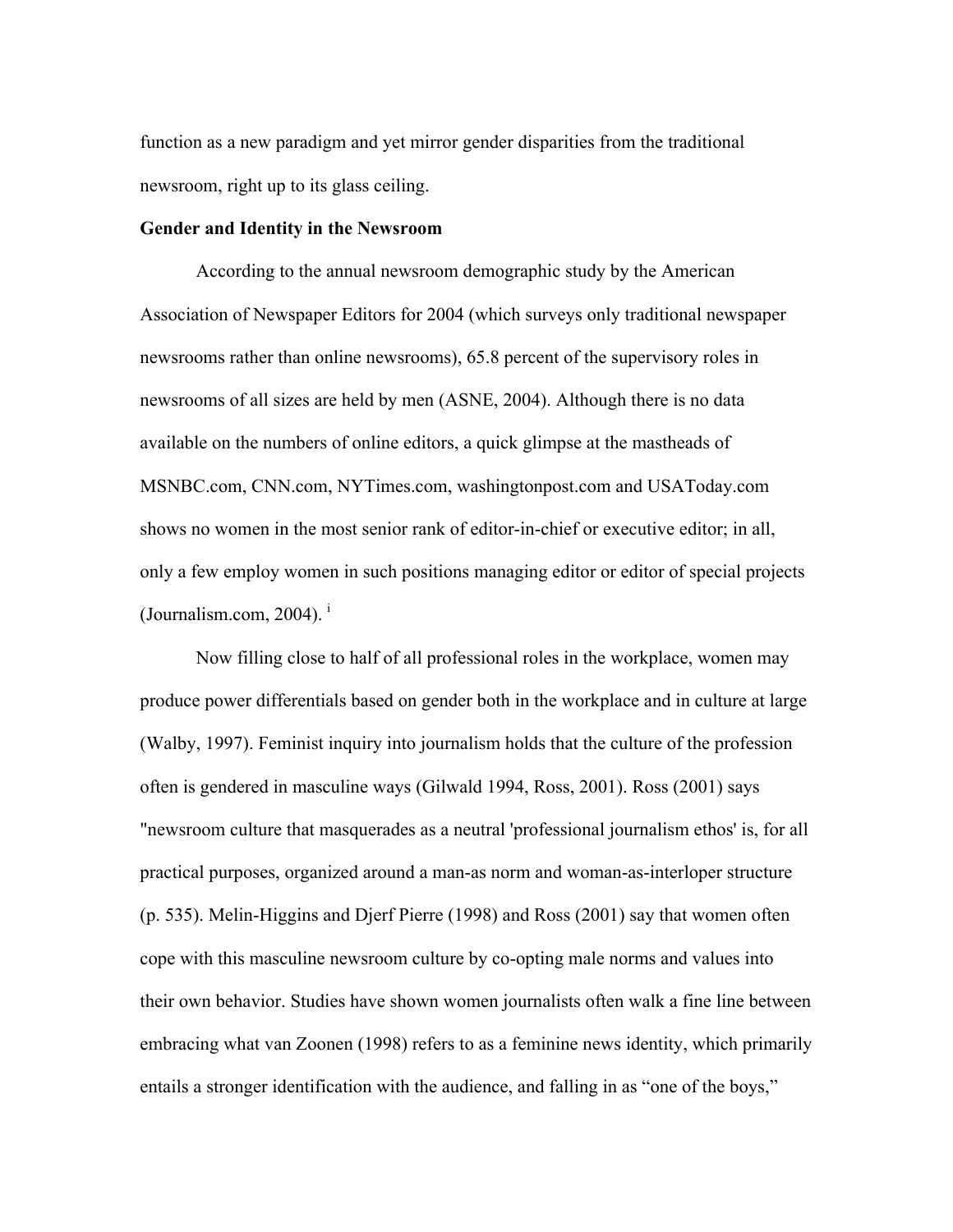which entails fitting in with the status quo system of presenting the facts with less regard for the reader – as well as falling in with institutional newsroom norms (p. 31).

## Revisiting Women Online Journalists: They're 'Up or Out'

In a past study conducted in 2001 that was published in *Feminist Media Studies*, I interviewed 11 women who were working in online journalism at that time and two who had worked in online journalism for a number of years and decided to leave the field - one for academia and the other for a public relations career. Many of the women interviewed for the study said they viewed the online landscape as a space that not only facilitated experimentation and an opportunity to "pioneer" a new medium, but a place where career advancement opportunities abound for women in journalism. Several had left "traditional" television and newspaper newsrooms when their publishing companies advertised new positions working on their Internet counterparts, and they felt they could not only enter at higher-level positions but more quickly advance to even more senior levels. Of the women interviewed, only two who were senior editors have maintained their positions or stayed at the same level as when they were first interviewed. June<sup>ii</sup> continues her vice president role at a national online entertainment site, where her job has remained essentially the same, though she has taken on a more public role for the site by participating in media panels on the topic of online journalism. Rachel switched from her prestigious national online newspaper to another national online newspaper; now an executive producer instead of a managing editor, she is still considered to be among the top-level editors at her publication.

Of the other 11 women, two are in exactly the same position as when they were interviewed four years ago. Sheila, who still is on the online staff for a national trade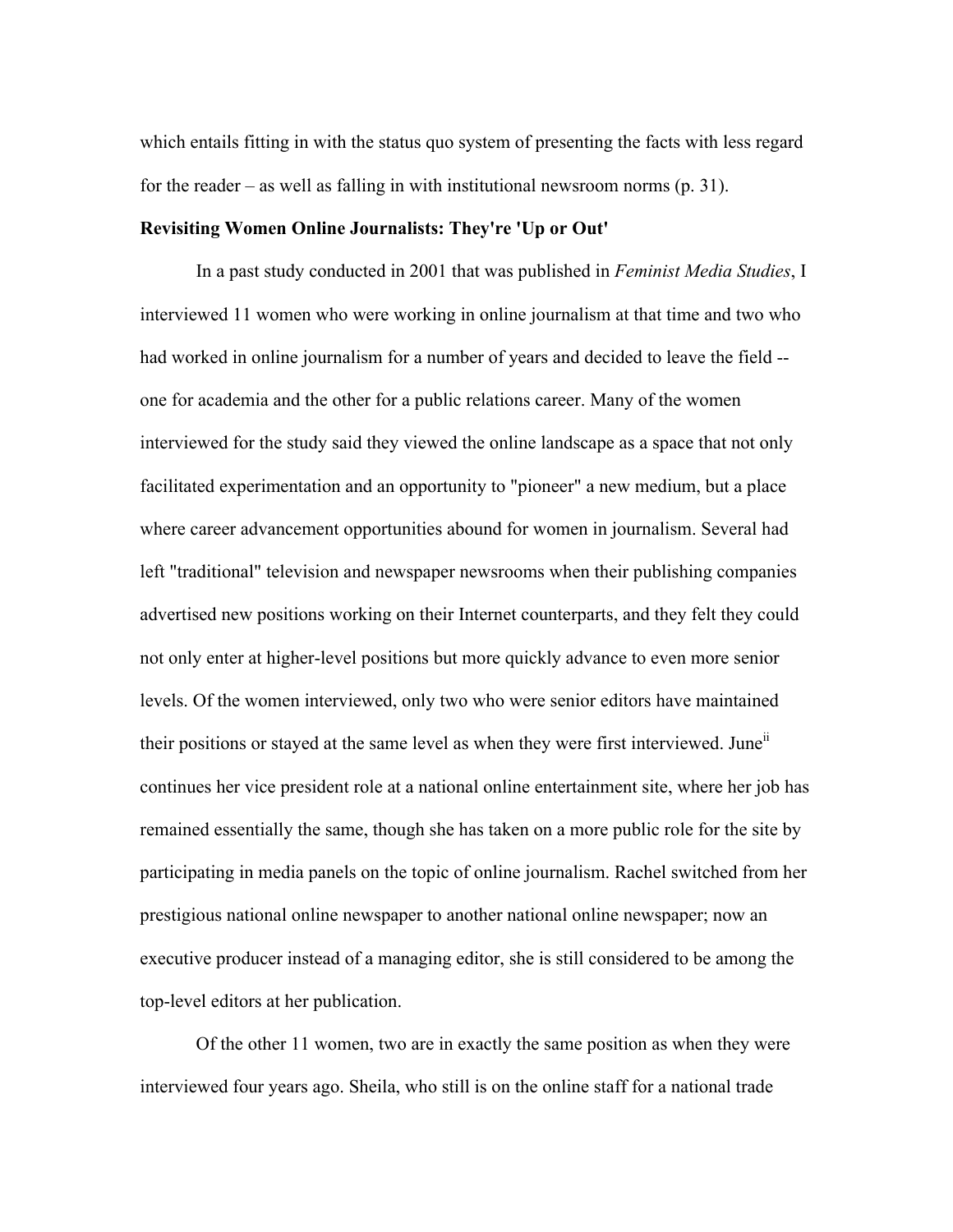publication dealing with education, decided to attend graduate school while she continued to work full-time. Although she finished her M.A. in 2004, she continues to work in the same position; a position above her was filled sometime ago by a man who worked in the offline part of the publication. Another, Maya, continues in her role as a content developer for a West Coast online newspaper; although she is happy with her position, advancement opportunities have not arisen in her five years there.

 I only was able to locate and reach five of the remaining nine for an update. (However, my inability to find these four women does suggest that they are not working at an online publication in any noteworthy role, or a Google search most likely would have turned up their byline or name on a masthead.) Two of the others -- Michelle and Karen -- had been laid off from their large national news sites in the downturn of the economy in 2001; both decided to work from home as freelance writer/editors and have both found steady work in that time in such work as textbook editing and publishing in hobby magazines. Patricia, another senior editor at a national publication, received a fellowship earmarked specifically for journalists and has since become an adjunct professor at a large university. Wendy was a managing editor of a large national business publication until several months ago when it was sold to a new company and underwent management reshuffling. She had decided "take a break" from journalism and the Web, but recently she was offered a "dream job" working in online projects for a publishing company and says she will probably accept it, though the title is less glamorous.

Although this paper looks primarily at women in upper-level editorial roles, it is important to locate particular times and circumstances when women in the lower-level positions (producers, content developers, section editors, and others) decide to exit the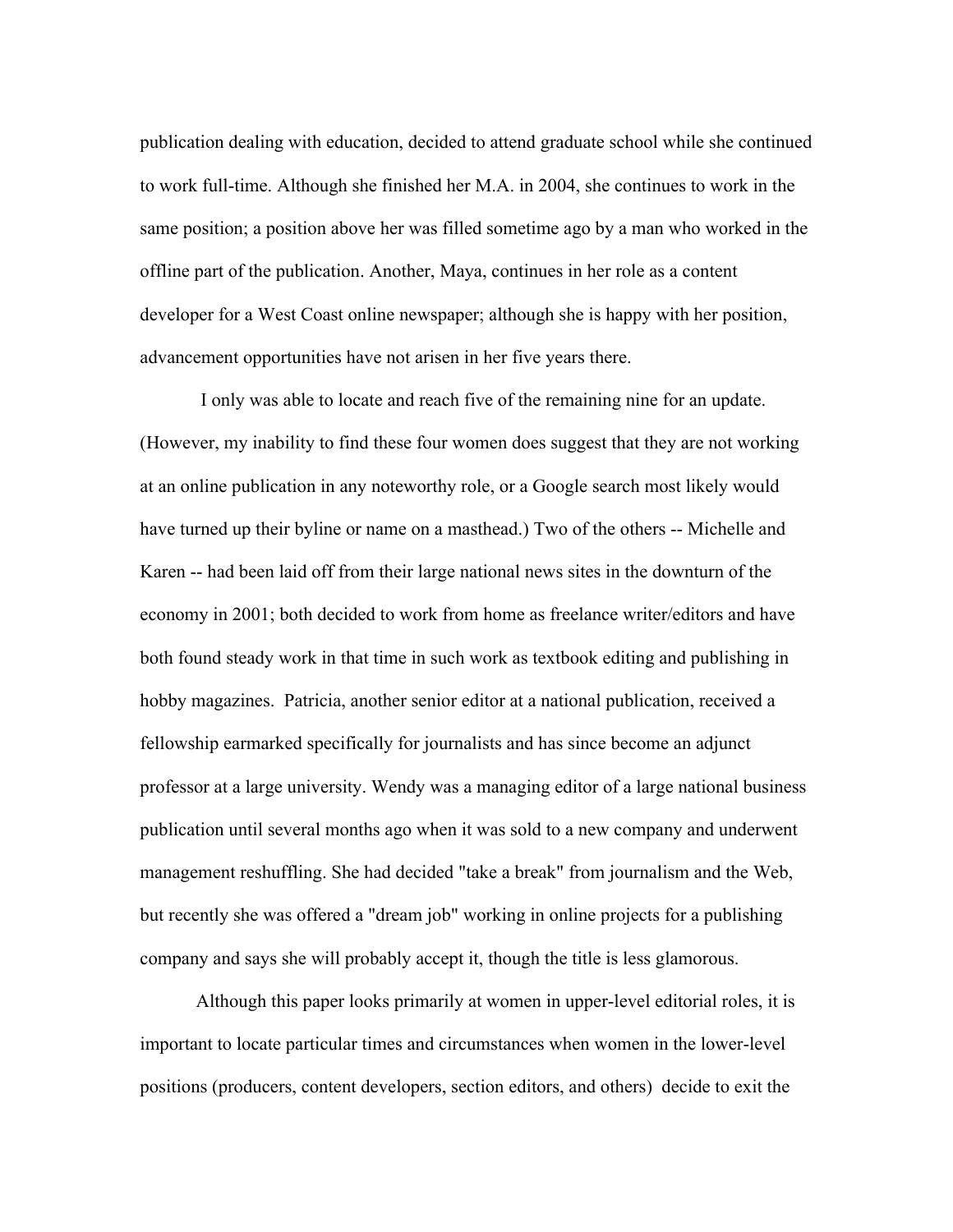online journalism profession. When interviewed again recently, Rachel said much of this may be attributed to the lack of senior -- and even middle management -- positions within the newsroom, so often, the young, talented producers often work for years on end as producers or section editors or they leave online journalism all together.

"There's no place for a talented young person to go up, so they go out," she said. "Obviously, we cannot afford to pay the huge salaries that they might get within private industry, so if there is not a vertical career move within, then it's out."

#### Women Online Editors and Cultural Capital

In order to understand the experiences of several senior-level women editors in online journalism, it is crucial to listen to their stories. From these stories, one can then focus on the *cultural narratives* that manifest themselves in each, specifically looking for clues about how gender is played out within the workplace. Through narratives, people give meaning to their lives and construct themselves; narratives are crucial to shaping personal and social identity and crucial to understanding and constructing the identities of others, and this often plays out in gendered ways (McLaren, 1993).

Few women have held upper-level editor positions at the best-known national online publications since their launches over the past decade or so, according to the women interviewed for this study and previous studies (Thiel, 2004). Because of the relative lack senior-level leaders, I interviewed women who worked at the national publications, and at well-known national trade publications as well as a senior editor at regional online newspaper that receives one million unique users per month. Their narratives illuminate challenges and successes they have experienced as online editors.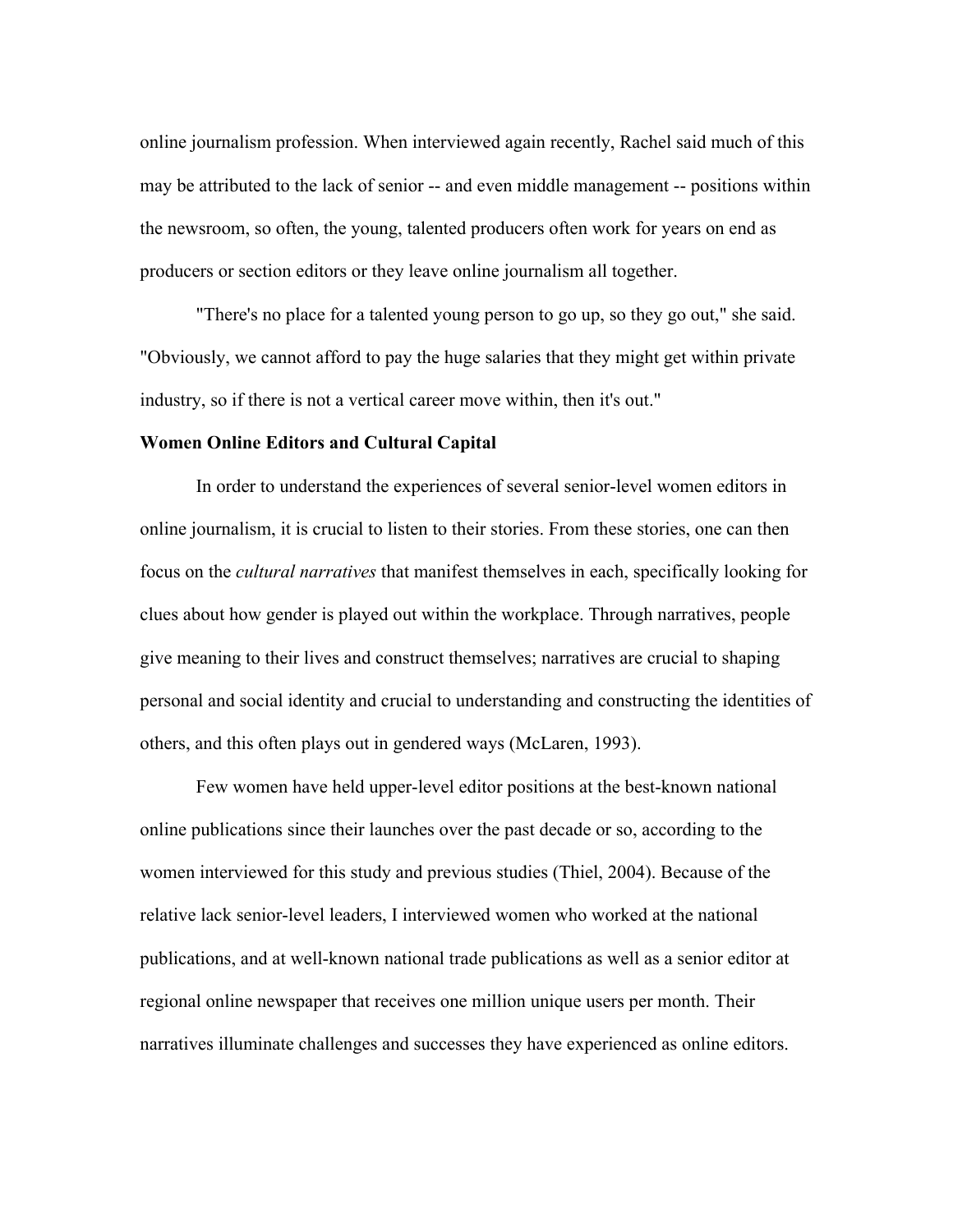In my initial study on women online journalists, a majority of the women interviewed said they left reporting and lower-level editing positions in traditional newsrooms in order to gain new technological skills that might propel their careers in different directions (Thiel, 2004). They also expressed hope for swifter promotion as a result of these skills. They felt the acquisition of technical savvy and the opportunity to demonstrate how these skills would shape a new medium for journalism would grant them *cultural capital* that would result (at least eventually) in respect, raises, and promotions (Thiel, 2004, p. 22-23).

In this discussion of gender, I borrow from McCall (1992) in her analysis of Pierre Bourdieu and gender as a type of embodied "cultural capital" (Bourdieu, 1973). McCall says certain forms of capital "have gendered meanings because they are given form by gendered dispositions" (1992, p. 842). Bourdieu's essay on cultural capital (1973) sees the "gendered disposition" as a form of capital though it is rarely recognized as holding the same value as economic or cultural capital and therefore, gendered dispositions are often seen as less than legitimate (1973, p. 245). To combat the notion that their skill sets are somehow rendered less legitimate, many women online journalists learned technical skills -- skills that seemed more valuable in terms of cultural capital (Thiel, 2004, p. 22).

However, there is a marked difference between most of the women who actually became senior-level editors at online news publications and the ones who remained within lower positions: Those at the senior editor level in most cases already were editors within the traditional newsroom -- sometimes for many years -- and therefore, already carried a certain level of cultural capital among decision-makers in the organization.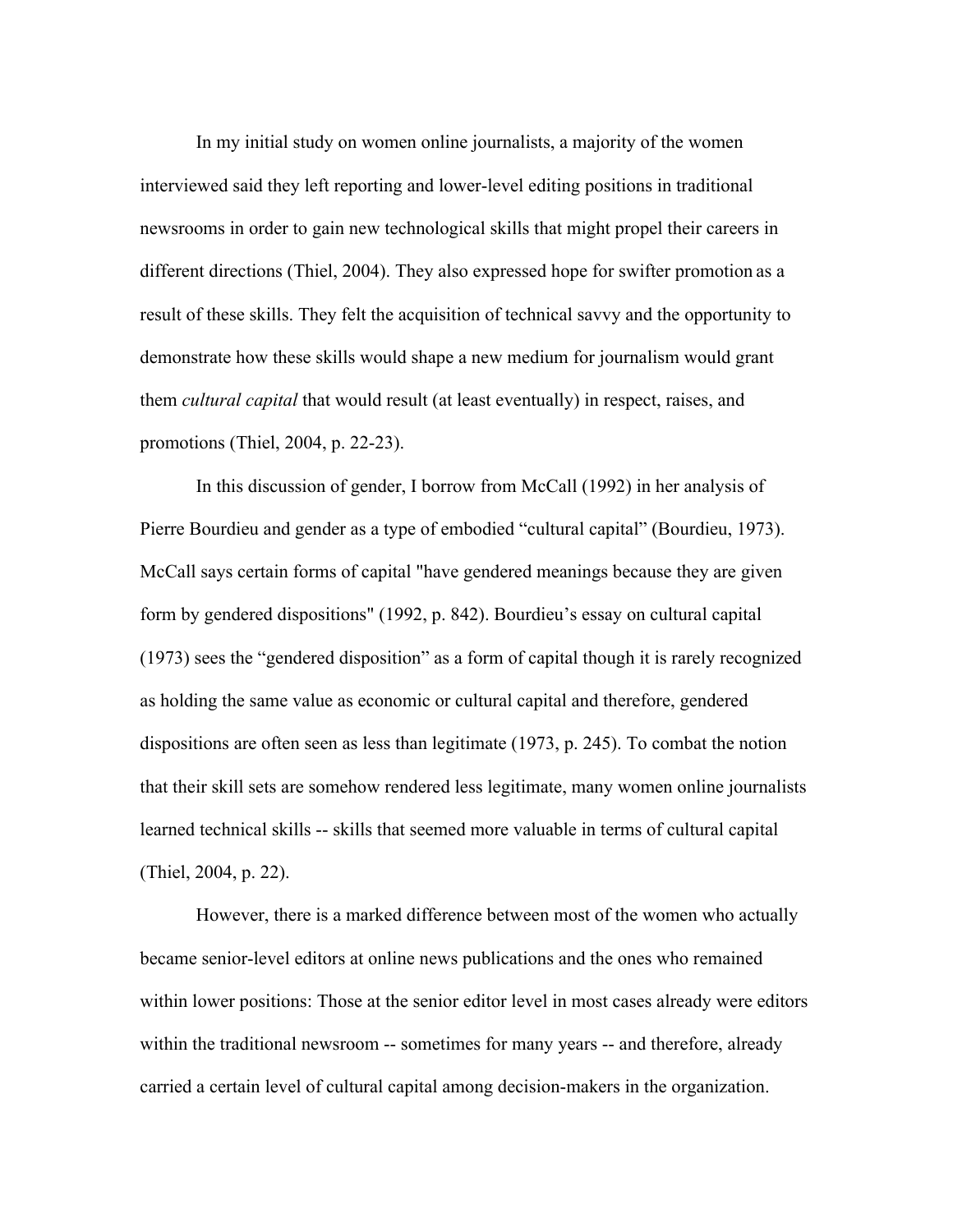Most did not have to go the traditional route of applying for an open position as editor within the online newsroom; instead, they often were approached by upper-level managers to join the online news editing team.

"I had started conversations with the assistant managing editor for (the Metro section of a national newspaper) about new opportunities when a former colleague of mine asked whether I would be interested in working at the Web site," said Kimberly, who had worked as a reporter and then editor for a total of more than 15 years before being named the managing editor of one of the top national online newspapers.

Linda, a former executive editor of one of the top national online newspapers, expresses her story in similar language to describe her entrance into online journalism after more than 20 years in a traditional newsroom.

"My bosses noticed I was showing more interest in the World Wide Web than my colleagues were back in 1995, when the Web was still new," she said. Her senior editors at the newspaper placed her on a special committee overseeing development of the newspaper's online service, which was still being developed for the Web but already employed a staff of editors and producers. "When the newspaper's managing editor decided the newsroom needed a full-time liaison to our fledgling Web site, he picked me. My role evolved from there (to taking over as executive editor several months later)."

Similarly, Wendy, who had worked as a reporter and editor for a large local newspaper for a decade was asked by her publisher to create and oversee a Web site for the newspaper in 1996. After a number of increasingly more visible positions over the past nine years, she was hired as managing editor for one of the largest national online business-oriented publications.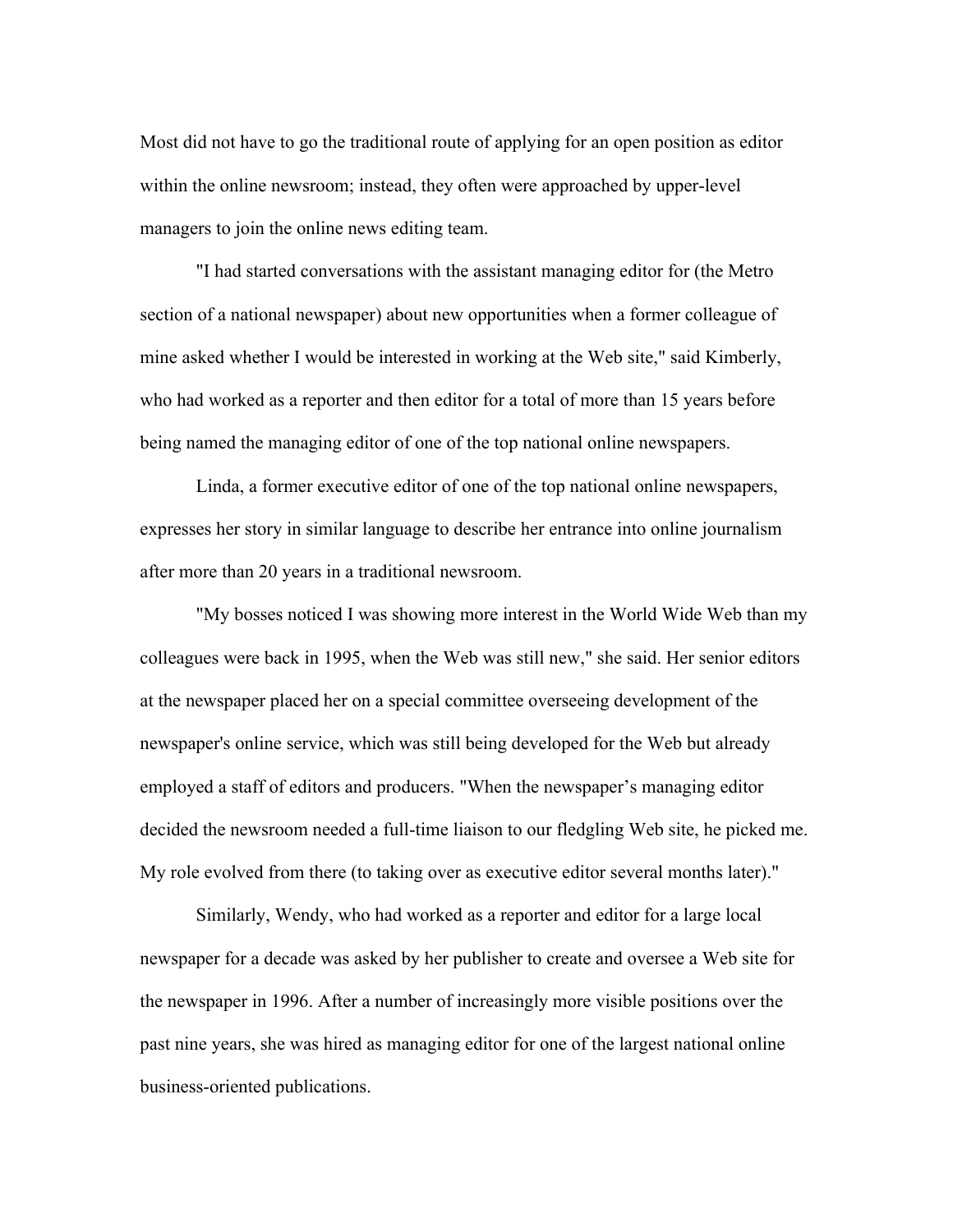This sense of "being approached" by members of the organization who already hold a great deal of cultural capital is somewhat in contrast with the women online journalists who leaped at the opportunity to be "entrepreneurs" or "pioneers" by starting as producers or content developers in the new media with the hope of eventually being promoted to the editor level (Thiel, 2004). Other women online editors were overlooked for promotions both within new media and traditional media: Katharine, now the founding executive editor of an online publication that covers policy and issues facing women (with 3 million unique users per year), realized that she might have to forge her own path early on. As the assistant managing editor of a well-known national trade publication in the mid-1980s, she instigated a system to train reporters to use modems and upload their stories to an online bulletin board, which would eventually become an online news service for their publication. Still, she officially was never approached to become the editor of this news service.

"On the very day that we launched the news service, we learned from an internal announcement that a guy had been hired as editor of the (trade publication's) Online News Service," Katharine said. "No one ever even asked me about whether I was interested." Although she continued to work there and other publications for the next decade, she said she did not earn the position that she wanted until she founded her current publication.

## At-Work Role Modeling: Cultural Capital or Detriment?

While the women online editors do feel strongly about "shaping" the new media, they refer more often to their positions as role models and mentors rather than their honed technical skills.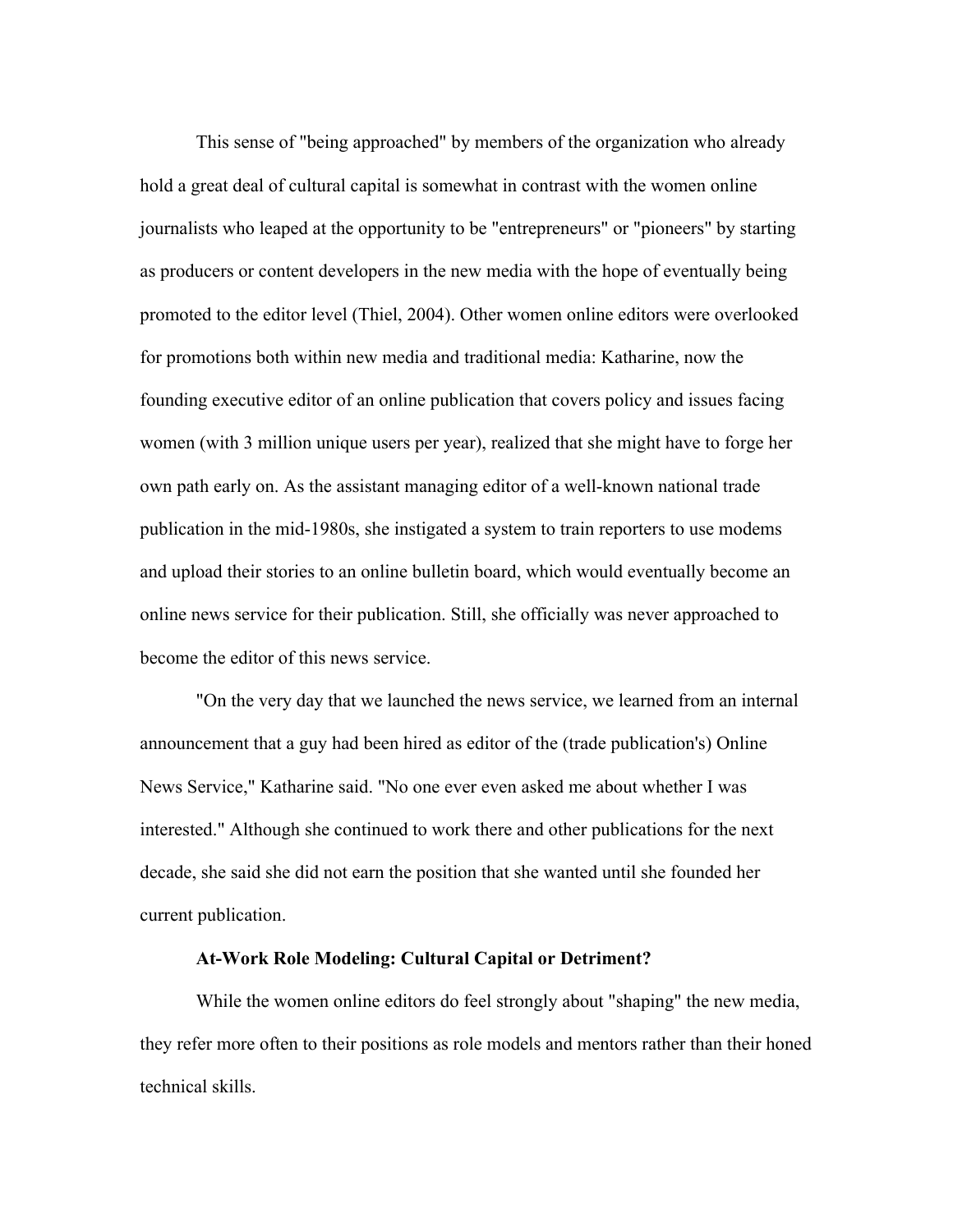"A lot of the section editors were grateful they finally had a woman manager," said Rachel. "They were thirsty to have a woman manager -- in part because it offers a glimmer of hope of being able to ascend."

Kimberly said the producers who work for her also seem to appreciate the opportunity to be managed by her because of her willingness to mentor them and represent their needs to the higher management.

"In senior management, you are a role model to many people. They trust you to represent them and to be their voice in leadership," she said. "Many of them turn to me when they need to talk through their own workplace challenges or career decisions."

The women in the study see the online newsroom as a more "flexible" and "cooperative" environment than the traditional newsroom, adjectives that are often associated with women.

"Women are great at getting support and getting people to cooperate together, so this should be a perfect job for a woman," said Sylvia, who has worked as a senior editor at a large regional online newspaper publication since 1996. "I think of online as a more feminine thing to do. We don't have that paternalistic 'You can't do that' mentality."

"(The online newsroom)... was a great place to be a female manager, was that Web newsrooms tend to be less hidebound and rule-dominated," said Linda. "Ours was much more open to new ways of doing things than the print newsroom was, and as a woman I really loved that aspect of Web journalism."

Katherine, whose newsroom is entirely staffed by women editors, said there is less aggression in her newsroom than she remembers at past traditional publications.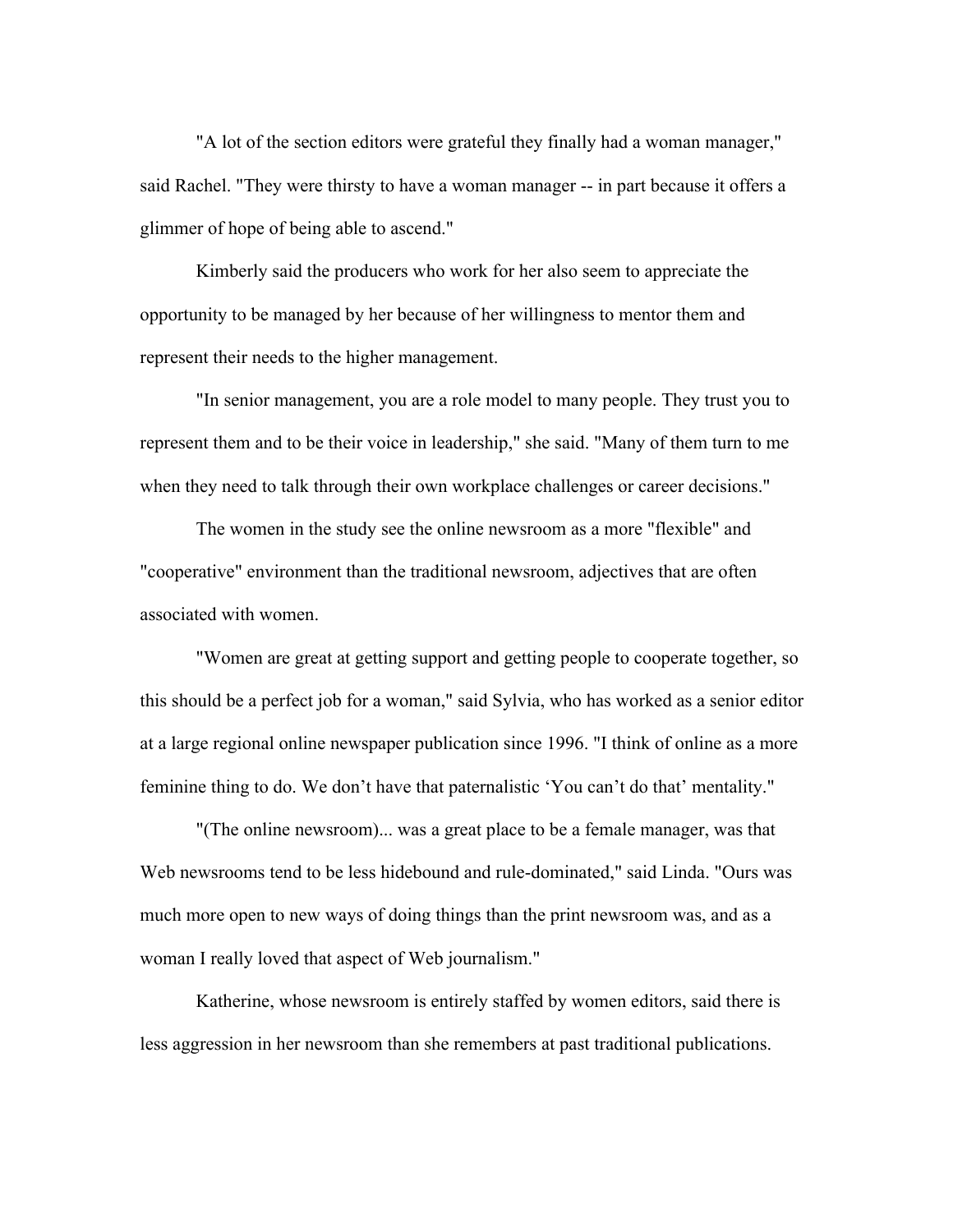"There is no place like this. The default is female," she said. "There is not a lot of shouting like there was in newsrooms where I used to work, and that doesn't mean that we don't have conflict and hold hands and work it out, but the screaming matches I recall -- we just don't have anything like that."

This attention to mentoring, role modeling, and cooperation by the women online editors may be seen as part of the idea that women are nurturing or giving in to an "ethic of care," the way in which a majority of women attempt to solve problems in a way that causes the least disruption in relationships among people and represents their "very strong sense of being responsible to the world" (Gilligan, 1982, p. 21). Role modeling might be seen as a type of mothering, and mothering is often culturally construed as natural and as a normalized identity for women (Ruddick, 1989, p. xi). Although care is valued culturally, it is overlooked politically and economically, especially considering the fact that women -- culture's ascribed care-givers -- are neither paid nor figured into the Gross National Product for caring for their families and homes (Tronto, 1993, p.180).

 In this view of care as a gendered ideal, these women editors may be marked as care-givers -- and valued less for it -- when they facilitate cooperation and act as mentors. A few women in the current study remarked that online newsrooms appear to employ even fewer top-level woman editors than they did 10 years ago, which makes this idea more troubling. In a field that has struggled to find legitimacy, particularly among its peers in traditional newsrooms (Singer, 2004), an ethic of care might be seen as a liability to professionalism among managers who embrace more masculine, traditional ideals.

## Professionalism and Legitimacy in Online Journalism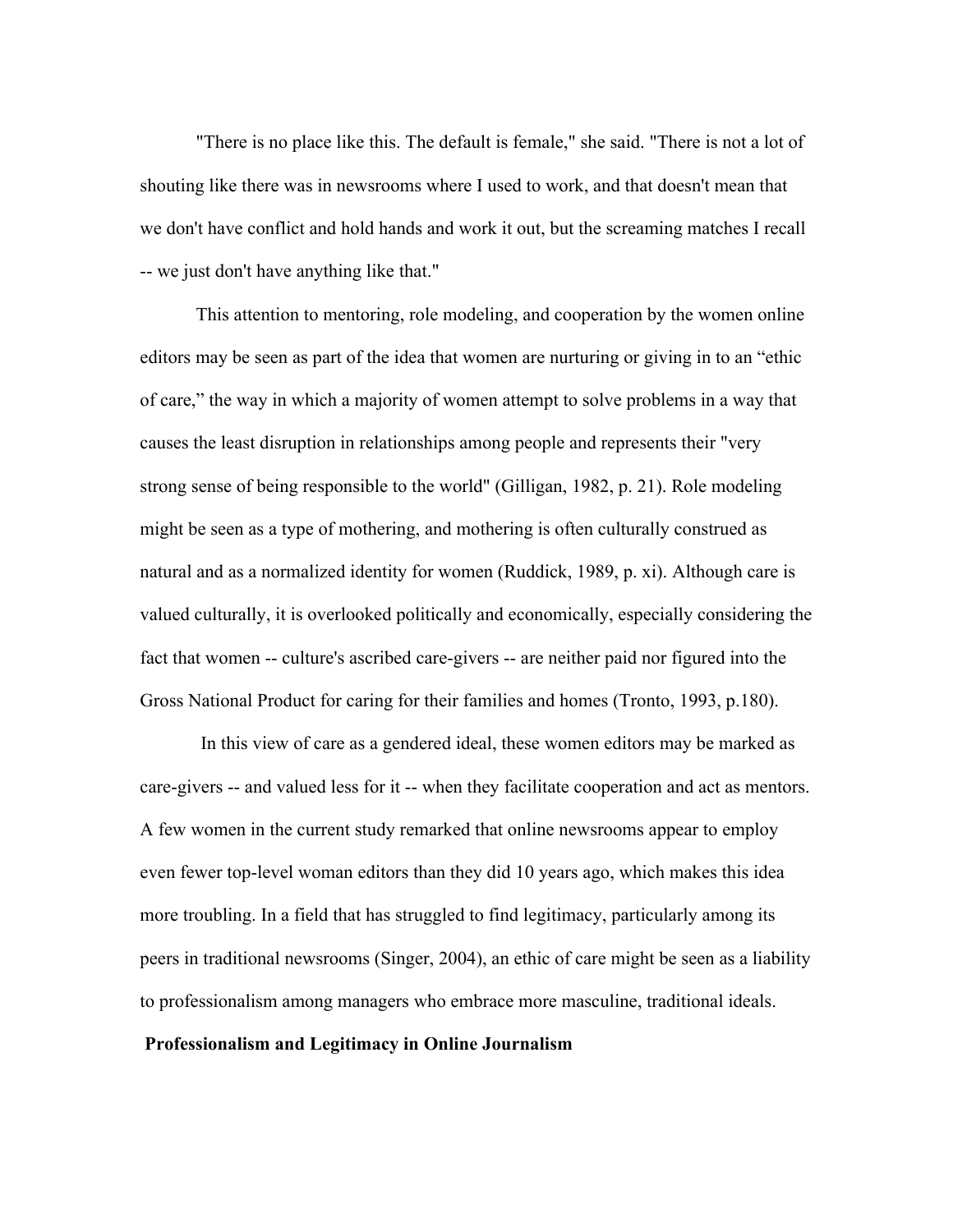In a time span between 1995 and 1998, women editors headed such online publications as washingtonpost.com, NYTimes.com, National Public Radio, Associated Press Online, and *The Chronicle of Higher Education's* site. Today, the highest level editors of all of these sites -- as well as CNN.com, MSNBC.com, LATimes.com are men. And while the senior editing staffs of many of the best-known online publications employ women, they are the minority on the senior editing staff. At washingtonpost.com, one senior editor is a woman. At USAToday.com, three women are part of the 11-person senior staff of editors (but the publisher, managing editor and editor are men).

"I was just at the annual ONA (Online News Association) convention, and I was the only woman at my table of 10, which was really different from when I first started attending these conventions," said Sylvia.

Katherine added that she recently quit the ONA "in a huff" after several years of membership because none of the panels at the convention addressed women's issues nor did any of the keynote speakers reflect actual women online journalists (blogger/pundits Ariana Huffington and "Wonkette" Ana Marie Cox were the female keynote panelists).

Sylvia said she guesses that the increasing professionalism associated with online journalism may be the reason more men appear to be taking up positions of leadership in the online newsroom. "As it becomes more acceptable, stable, and prestigious, it attracts men who might not have done it ten years ago."

Those practicing journalism online in the past have been placed in the position of defending their jobs against those who think of the Web as a space where only nerds converge and where anyone can publish a Web page and call him or herself a reporter. Online journalists have increasingly strived to be taken as seriously as their counterparts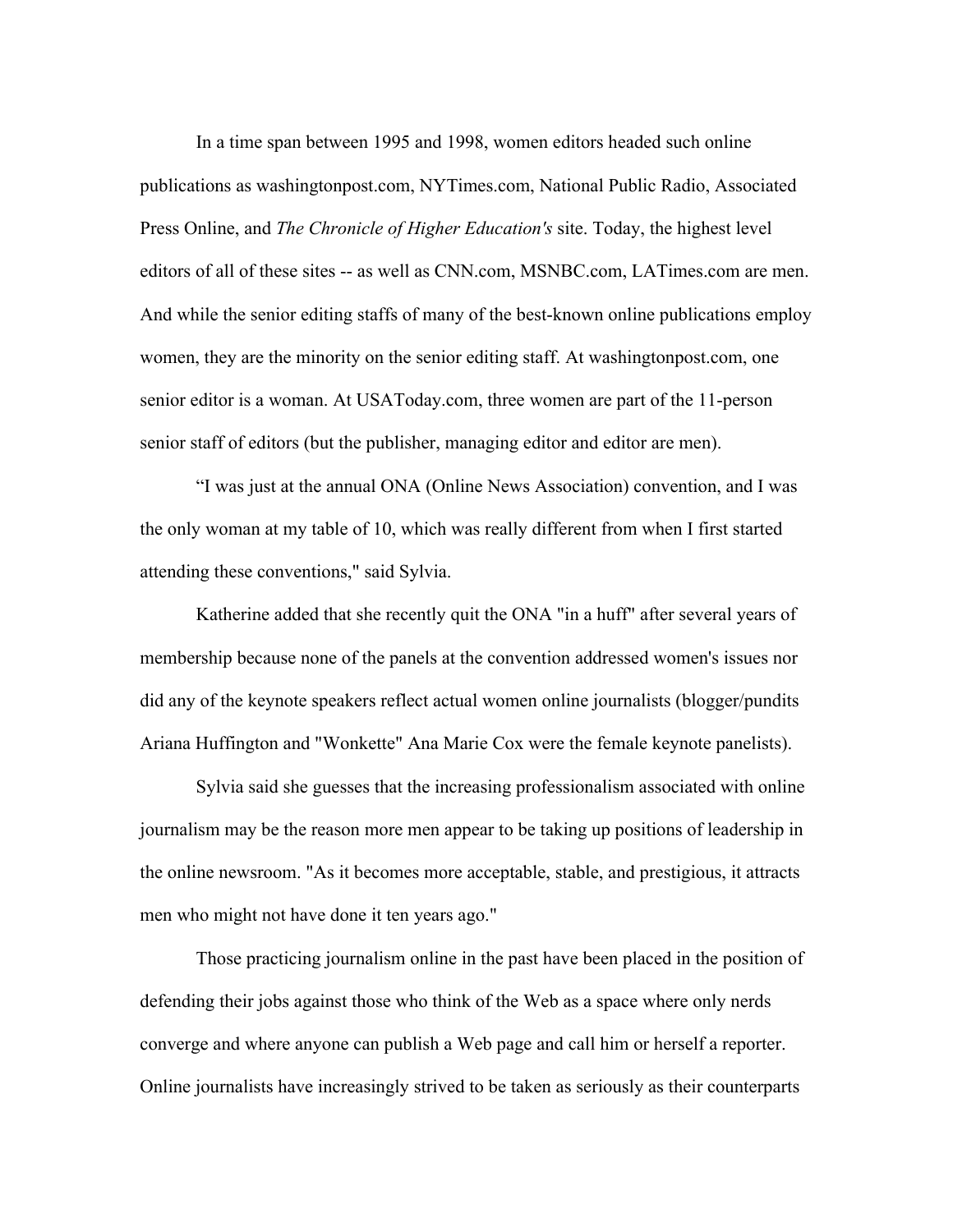at traditional newspapers and radio and television stations; they may do so by hiring only persons with advanced college degrees in journalism or crafting codes of ethics that apply specifically to the new media (Singer, 2004). The drive for professionalism must be working: Online newspapers even win Pulitzers now. Linda said many people from the traditional newsroom at her national newspaper recently applied for the open executive editor position at its dot com counterpart, which a decade ago was difficult to fill.

"...One reason might be that as the Web came of age, it gained more respectability and prestige, which made it more competitive," Linda said. "Men who once turned up their noses at leading a Web publication today actually consider some of those jobs to be plums."

#### Implications for the Future of Women in Online Journalism

Despite the hope of many women online journalists for a new paradigm with less gender disparities (Thiel, 2004), traditional news editors find new homes in the new media and often bring along old habits and notions of how newsrooms work. While some of the ensuing clashes might be a result of gender inequalities, the majority of the women interviewed for this paper refuse to discuss the possibility. Instead they wish to focus on the field of journalism as a whole, or a culture in which traditional journalists infiltrate a new media space once inhabited by young idealists.

"Since I've been at the site, we've always had one woman in upper management in the newsroom ... That said, at times, I have been critical of what I've seen as a lack of female voices in key newsroom positions," said Kimberly. "During different cycles of management, the tenor has sometimes felt very much like that of old school journalism - unabashedly combative and therefore, restrictive. That style was very intimidating to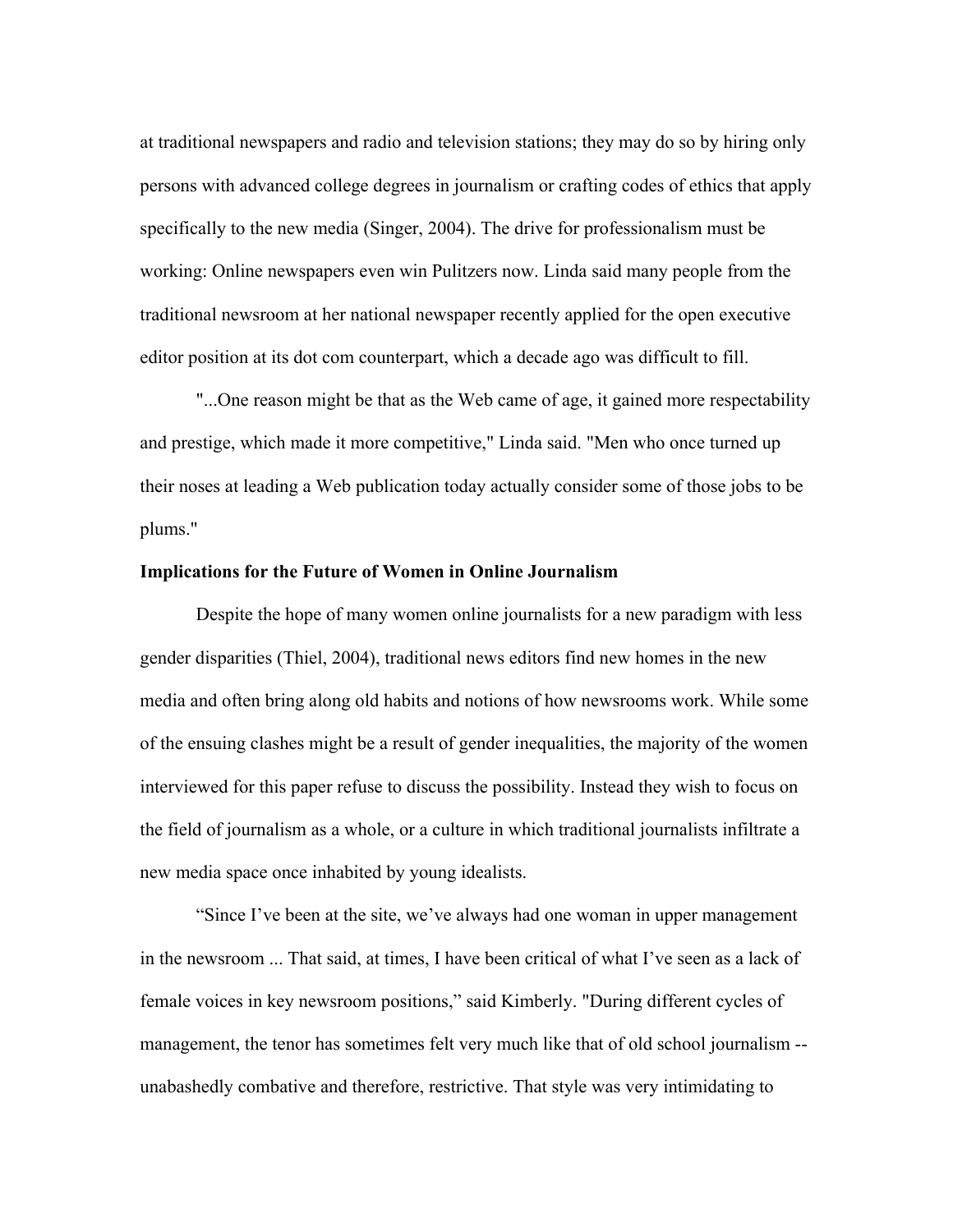some of the women in the newsroom and with a lack of women in senior management, many felt locked out of the conversation. Let me be clear that not all of the men managed that way or embraced that style, but I heard from many producers who felt voiceless.

 "I suppose that because of the dynamics in new media -- many times newsroom leaders are veterans of traditional media while the producers are much younger with little or no real experience -- that atmosphere can be more of a problem than in traditional newsrooms where the gap isn't as large," she said.

Wendy said she believes there just aren't enough good positions to go around.

"I've seen a lot of male friends lose their jobs, so I wouldn't say it was a male vs female thing. I think the question '*Is it a viable, sustainable career'*" for anyone is what we should be asking," she wrote in an email. "I think the top jobs are so few and hard to come by that I would say there isn't enough pie to share".

However, women online journalists might already be predisposed to wanting to carve their own niche -- "pioneer" their own future; the ones who have left their prestigious positions as online editors at national publications often have gone to jobs that seemed more rewarding, often despite holding less prestige. Moreover, they each admitted to being exhausted by online journalism with its constant development and 24 hour news cycle. Additionally, a few who left their positions referenced a general disgust for the corporate management challenges.

Linda left her position as executive editor to become a reporter and columnist. "As for why I moved back to print journalism, I was a tad tired of the management challenges, which were formidable during the Internet's go-go years," she said. "And I had always wanted to end up writing again anyway -- it was a long-time goal."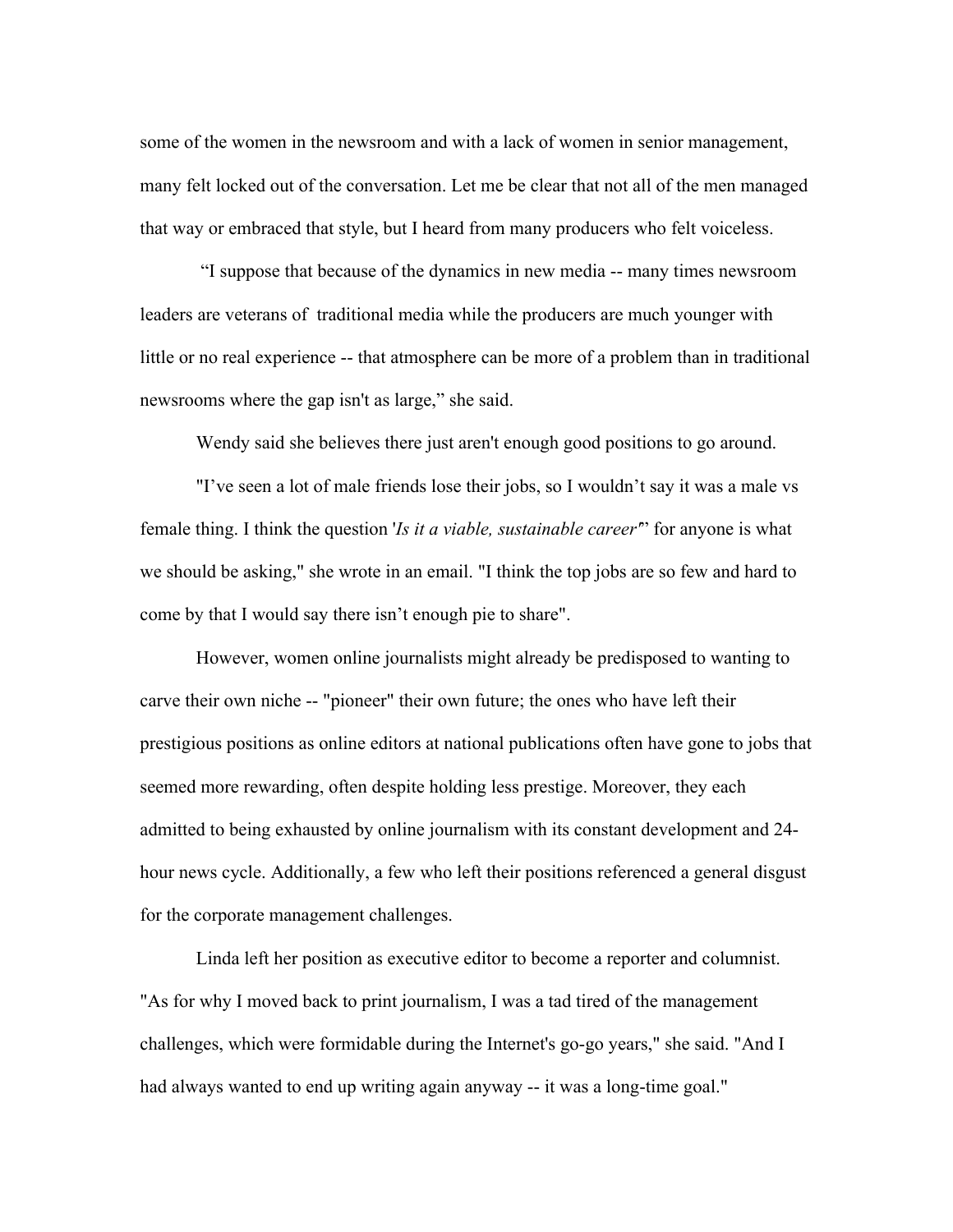"I feel like I've been fighting a war all these years." Wendy, who left her managing editor position several months ago. She said she was often made to feel inadequate for her lack of management background and "not having an MBA"

Pauline, who was one of the founding editors of one of the largest national online newspapers in the early 1990s, now is a publisher of a local online newspaper in a small city. "I'm happy to be back in newspapers, especially at a small, independent familyowned newspaper where I don't have to deal with corporate crap all the time," she said.

Perhaps online journalism finally appears to hold all the professionalism and legitimacy as its offline counterparts, but as it mirrors the gendered hierarchies of these predecessors, one must ask how much is actually new in this new media. As the women online editors leave to find more rewarding careers and are replaced by the old guard of the newsroom, a new medium may be left looking very much like an old one.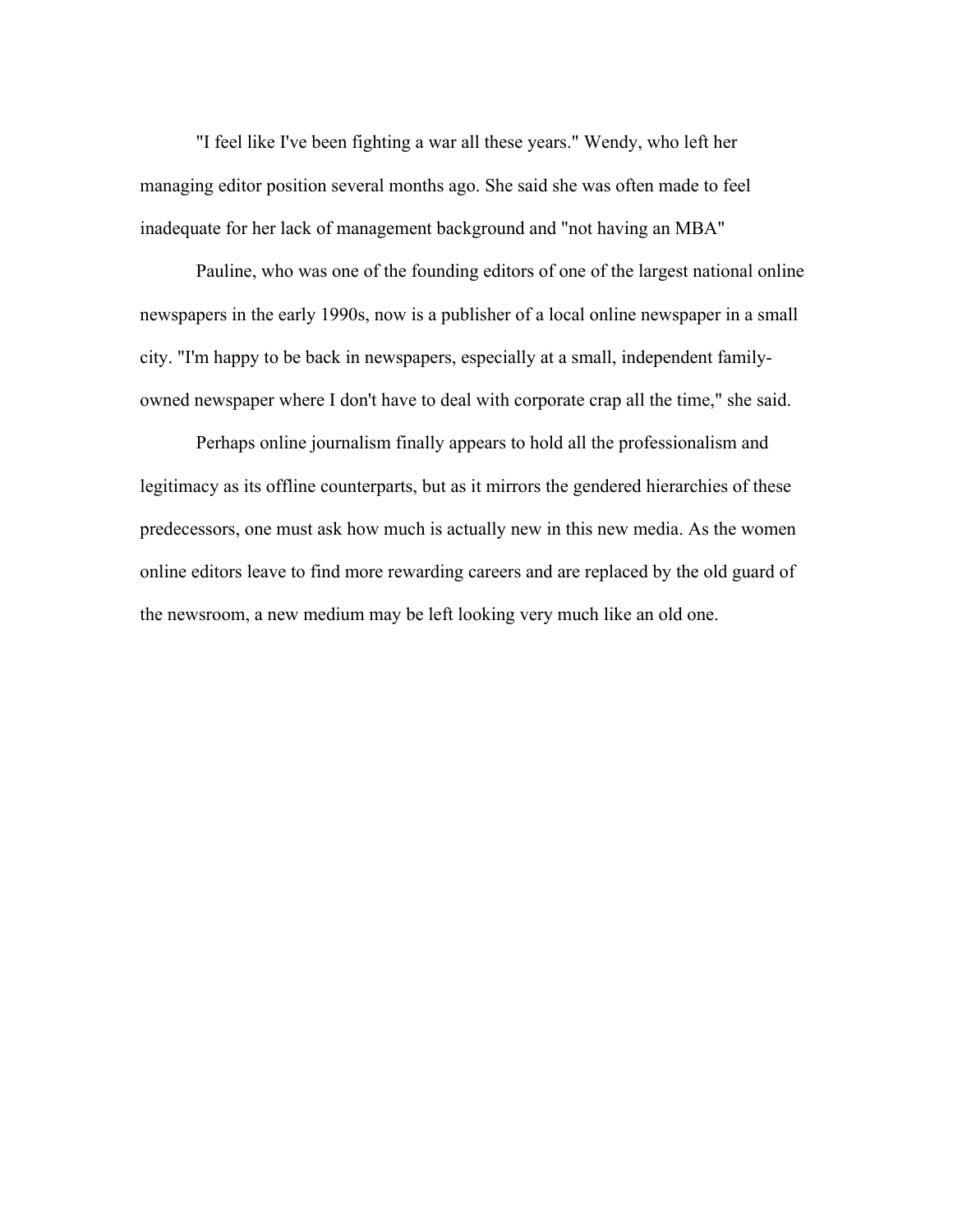#### **REFERENCES**

- Bourdieu, P. (1973). Cultural reproduction and social reproduction? In R. Brown (ed.), *Knowledge, education and cultural change*. London: Tavistock.
- C., Branston, G. & Allen, S. (1998). *News, gender and power*. Routledge, New York and London, 33-46.
- Gilligan, C. (1982). *In a different voice: Psychological theory and women's development.* Cambridge: Harvard University Press.
- Gilwald, A. (1994). Women, democracy and the media in South Africa. *Media Development*, 2 (1), 27-32.
- Journalism.com. (2004). State of the News Media 2004: An Annual Report on American Journalism. Last retrieved on the World Wide Web at http://www.stateofthenewsmedia.org/index.asp on Jan. 13, 2005.
- McCall, L. (1992). Does gender fit? Bourdieu, feminism, and conception of social order. *Theory and Society*, 21, 837-867.
- McLaren, P. (1993). Border disputes: Multicultural narrative, identity formation, and critical pedagogy in postmodern America. In D. McLaughlin and W.G. Tierney (Eds.), *Naming silenced lives: Personal narratives and the process of educational change*. New York: Routledge.
- Melin-Higgins, M. & Djerf Pierre, M. (1998). Networking in newsrooms: Journalist and gender cultures. Paper presented to the 21st General Assembly and Scientific Conference of the International Association for Media and Communication Research, Glasgow, July.
- Pew Research Center for the People and the Press. (2000). Internet sapping broadcast news audience. June 11, 2000.
- Ross, K. (2001). Women at work: Journalism as an en-gendered practice. *Journalism Studies*, 2 (4), 531-544.
- Ruddick, S. (1989). *Maternal thinking: Toward a politics of peace*. Boston: Beacon Press.
- Singer, J. B. (2004). Who are these guys? The online challenge to the notion of journalistic professionalism. *Journalism: Theory, Practice and Criticism*.4 (2), 139-163